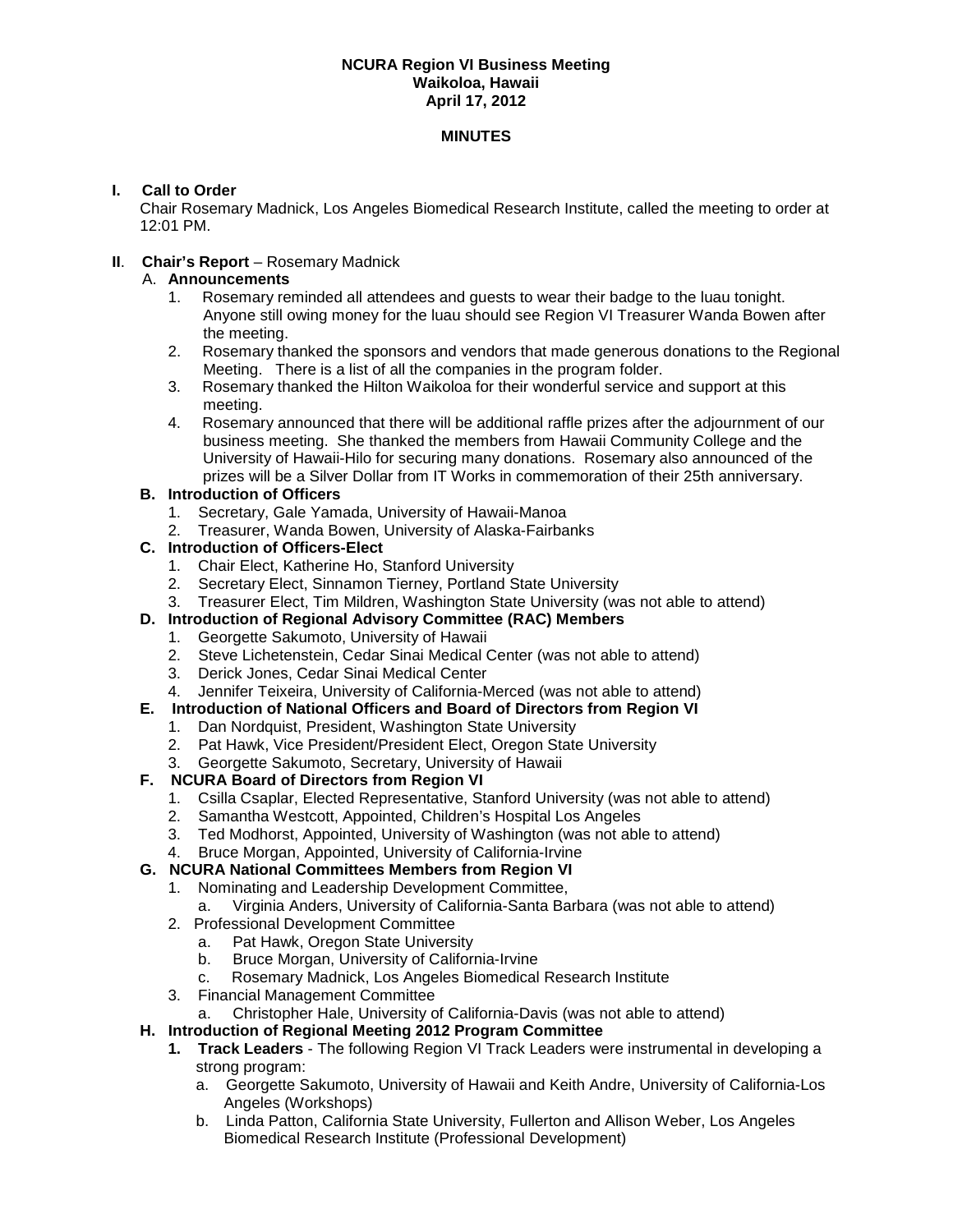- c. Michiko Pane, Stanford University and Csilla Csaplar, Stanford University (Sponsored Program Administration)
- d. Bruce Morgan, University of California-Irvine (Management and Operations)
- e. Deb Chapman, University of Alaska-Fairbanks (Financial Management)
- f. Helene Orescan, University of California-Los Angeles and Adilia Koch, California Institute of Technology (Compliance/Legal)
- g. Sara Judd, University of Southern California and Jeri Muniz, University of Southern California (Sponsors and Agencies)
- h. Steve Shapiro, University of Oregon, Lance Akana, University of Hawaii-Manoa, and Michael Morimoto, University of Hawaii-Manoa (IT)
- i. Julie Guggino, Central Washington University and Sinh Simmons, University of Washington (Sponsorships)
- j. Nettie Nelms, Los Angeles Biomedical Research Institute and Jennifer Texieria, University of California-Merced (Evaluations)
- k. Jan Crane, Los Angeles Biomedical Research Institute and Aiah Sankoh, University of Alaska- Fairbanks (Presentation Coordinators)
- l. Nozomi Kanoho, Hawaii Community College and Toni-Ann Samio, Hawaii Community College (Entertainment/Activities)
- m. Ardi Vesnefski, University of Hawaii at Manoa (Keynote)

## **2. Presenters**

All presenters and panelists were asked to stand and be recognized.

**3. Volunteers**

All volunteers were asked to stand and be recognized.

## **I. Acknowledgement of 2011 Chair**

 Rosemary acknowledged 2011 Region VI Chair Jeri Muniz, University of Southern California. Jeri was presented with a gift for her service.

## **III. Secretary's Report** – Gale Yamada

 The minutes of the last regional meeting held on November 8, 2011 in Washington DC was not available and will be presented at the next regional meeting in November 2012.

## **IV. Treasurer's Report** – Wanda Bowen

Copies of the Financial Report as of December 31, 2011 were distributed to the members. Samantha Westcott, Children's Hospital Los Angeles, moved to approve the Financial Report. Alexandra Roosa, Pepperdine University, seconded. The Financial Report was approved.

# **V. Region VI Committee Reports**

- **A. Regional Awards and Recognition Committee -** Chair Michiko Pane, Stanford University Seven applications for travel awards for the Regional Meeting were received and four awards of \$500 were made to Marci Copeland, University of California-Irvine, Charlene Hart, University of Nevada-Reno, Farhat Taqui, University of California-San Diego, and Jennifer Wang, Stanford University. Applications are currently being accepted for the Pre-Award Administration meeting to be held July 18-20, 2012 in Vancouver, British Columbia, Canada, the first international meeting. Committee members are Maren Boyack, University of Alaska-Fairbanks, Csilla Csaplar, Stanford University, Kim Eudy, University of San Diego, and Ann Pollack, University of California-Los Angeles.
- **B. Membership and Volunteer Committee -** Chair Melissa Mullen, California Polytechnic State University-San Luis Obispo

Melissa acknowledged Hawaii's rich history of community involvement and the generous support from Hawaii companies and people. She reported on the New Member Guide brochure with general information on our region and the Regional Meeting. Melissa reported on the volunteer survey which received 74 responses with 53% being new members who chose to volunteer at the Regional Meeting. There are over 160 volunteers working at the registration desk, as room monitors or evaluators, and other areas. Melissa thanked her committee members for their dedicated work: Samantha Goodwin, University of Alaska-Fairbanks, Derick Jones, Cedar Sinai Medical Center, Matthew Kirk, Cedar Sinai Medical Center, Stacy Miller, Cedar Sinai Medical Center, Allison Ramos, University of California-Irvine.

**C. Nomination and Leadership Development Committee -** Chair Randi Wasik, University of Washington

There was no report.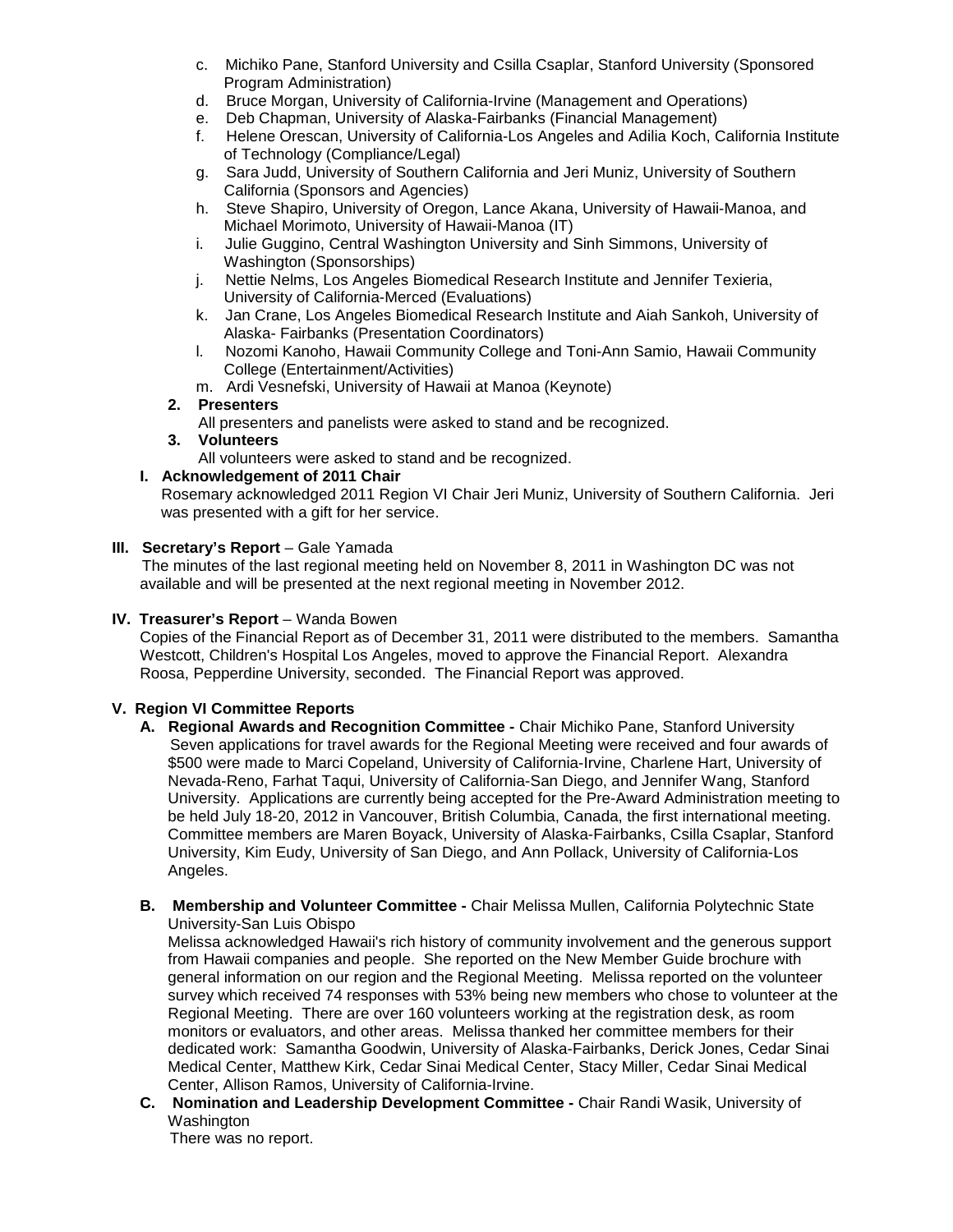- **D. Education and Professional Development Committee -** Chair Cece Manoochehti, California Institute of Technology was not able to attend so report was presented by Rosemary Madnick There was a session held today on the LEADMe Program. The four LEADMe Mentees presented the results of their projects. The LEADMe teams and projects were:
	- 1. Mentee Ludmila Budilo, Los Angeles Biomedical Research Institute Mentor - Lana Tomitch, University of California-San Francisco Project - "Going Paperless"
	- 2. Mentee Lesa DeVance-Mitchell, Cedars Sinai Medical Center Mentor - Julie Guggino, Central Washington University Project - "Renovating the Sponsored Research and Funds Administration Website (SRFA): Stepping Into Our Tomorrow"
	- 3. Mentee Billy Gellepis, Cedars Sinai Medical Center Mentor - Chris Hale, University of California-Davis and Brenda Lacy-Roberts, Cedars Sinai Medical Center
		- Project "In-Person Open House Collaborations"
	- 4. Mentee Ray Robles, Cedars Sinai Medical Center Mentor - Felicia Beanum, Cedars Sinai Medical Center Project - "Clinical Trial Patient/Financial Tracking Tool"

Rosemary acknowledged and thanked Linda Patton, California State University-Fullerton, who stepped down as LEADMe Coordinator on December 31, 2011. Linda helped develop a training program that is a model for all of NCURA.

- **VI. National Report –** Samantha Westcott, Children's Hospital Los Angeles
	- A. The NCURA Board of Directors met in February and will meet again in July, just prior to the Annual PRA Conference in Vancouver.
	- B. The Board had a thorough discussion about our organization and some notable items were:
		- 1. Strengths
			- a. We are professionals with experience and answers for each other
			- b. We develop strong relationships when helping each other solve our problems. Basically we are a community of communities.
		- 2. Areas to work on
			- a. Growing volunteer opportunities Our members want to volunteer, so we need to create opportunities, which add value, and ensure we have a solid infrastructure to help our volunteers.
			- b. NCURA President Dan Nordquist created a Task Force to look at this, come up with new opportunities and ensure we build a solid foundation for sustainability.
		- 3. Challenges
			- a. The economy impacting travel budgets, etc.
			- b. For-profit companies that provide training
			- c. Other professional organization commitments PRIMR, COGR, FDP, SRA, etc. 1). But the bottom line is competition makes us better!
		- 4. The challenge to maintain and sustain our current leadership How do we grow new leadership.
			- a. A Task Force was created to clarify the pathways of volunteering as presenters, volunteers in general and leadership.
	- C. We are working with the newly approved International Region, the Ambassador Corp., and the International Neighborhood to develop a strategic plan for the globalization of research administration and partnerships for collaboration to ensure sustainability and continue the work of creating the International Region under Judy Fredenberg.
	- D. We are starting to rollout the NCURA Community website where the Neighborhoods will have the first crack at using it. The next site to launch will be micro site for the regional officers to support them in their efforts as they lead and plan for the regional activities and initiatives. Also an update on the new NCURA website – lots of work has gone into this where the National staff was required to analyze each page with the new content management system to ensure that data is being used. The vendor also made tremendous headway with all of the member input pages created at AM53 to assist with development and will be reaching out with a survey to the membership for those last items they need feedback on. Roll-out is scheduled for July/August. Updating our Logo a bit too – so look for that as well as adding our Tagline – supporting research...*together*.